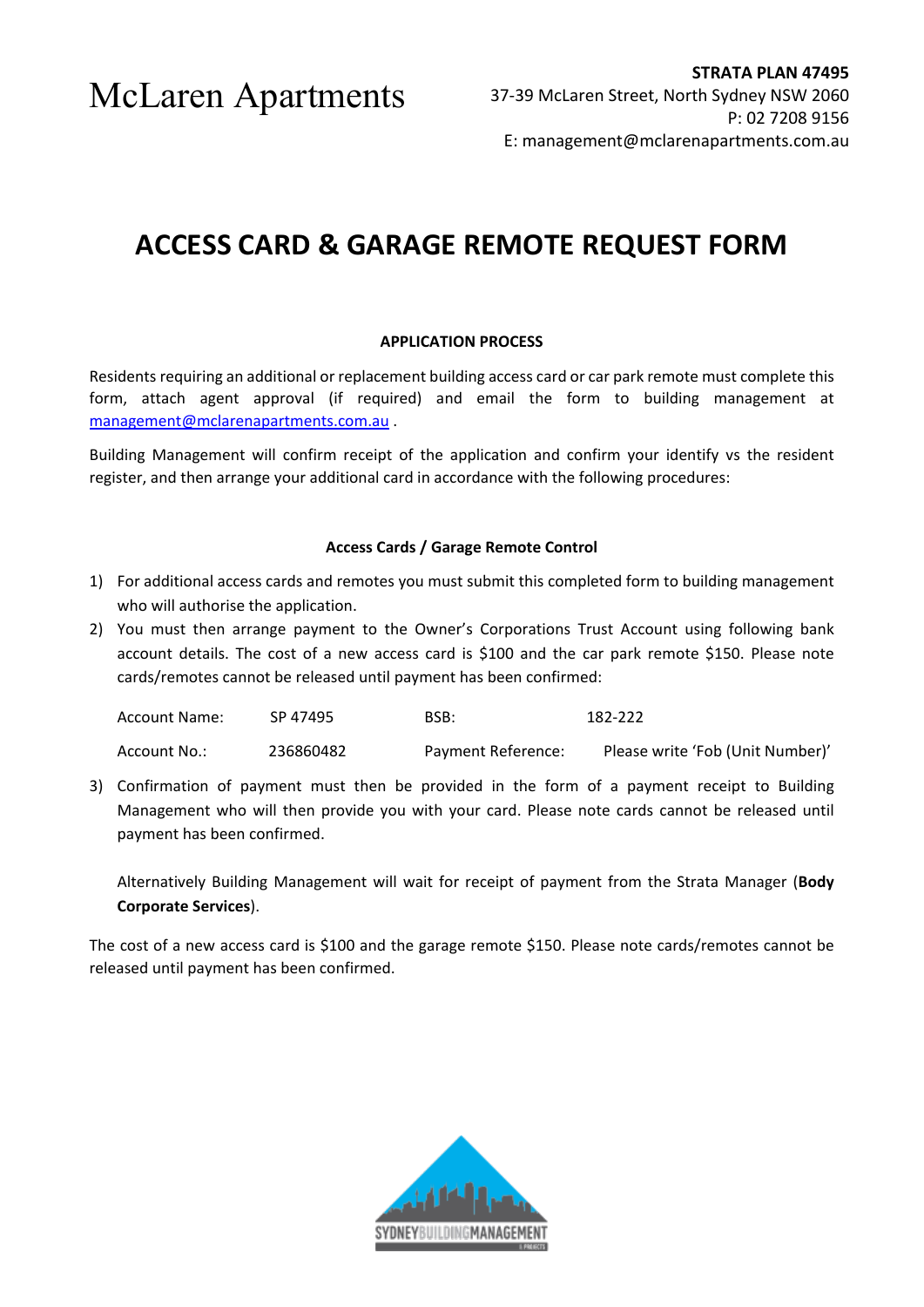McLaren Apartments

### **CONDITIONS**

• RESIDENTS REQUIRING ADDITIONAL ACCESS CARDS / REMOTES MUST COMPLETE THIS FORM IN FULL PROVIDING ALL ACCOMPANYING INFORMATION AND PAY THE FEE (IF APPLICABLE) PRIOR TO THE CARD / REMOTE BEING ISSUED.

• ACCESS CARDS / REMOTES ISSUED HAVE A 12 MONTH WARRANTY, IF A CARD / REMOTE IS FOUND TO BE FAULTY WITHIN THIS TIME MANAGEMENT WILL REPLACE FOR FREE.

• RESIDENTS MUST HAVE THEIR DETAILS REGISTERED WITH BUILDING MANAGEMENT TO OBTAIN NEW OR REPLACEMENT CARDS / REMOTES.

• TENANTS MUST HAVE AN AUTHORISATION LETTER OR EMAIL FROM THEIR MANAGING AGENT TO OBTAIN ADDITIONAL CARDS / REMOTES.

• IN THE INTEREST OF SECURITY AND TO PREVENT OVERCROWDING RESIDENTS ARE RESTRICTED IN THE NUMBER OF CARDS / REMOTES THEY ARE ALLOWED IN ACCORDANCE WITH THE BY- LAWS. RESIDENTS MAY ALSO BE REQUIRED TO HAVE ALL THEIR CARDS / REMOTES AUDITED PRIOR TO OBTAINING AN ADDITIONAL CARDS / REMOTES. YOU MAY NOT BE PROVIDED YOUR ACCESS CARD / REMOTE UNTIL THIS AUDIT IS COMPLETE.

• IF YOUR ACCESS CARD / REMOTE IS LOST OR STOLEN YOU WILL NOTIFY BUILDING MANAGEMENT IMMEDIATELY SO THAT THE CARD / REMOTE CAN BE CANCELLED.